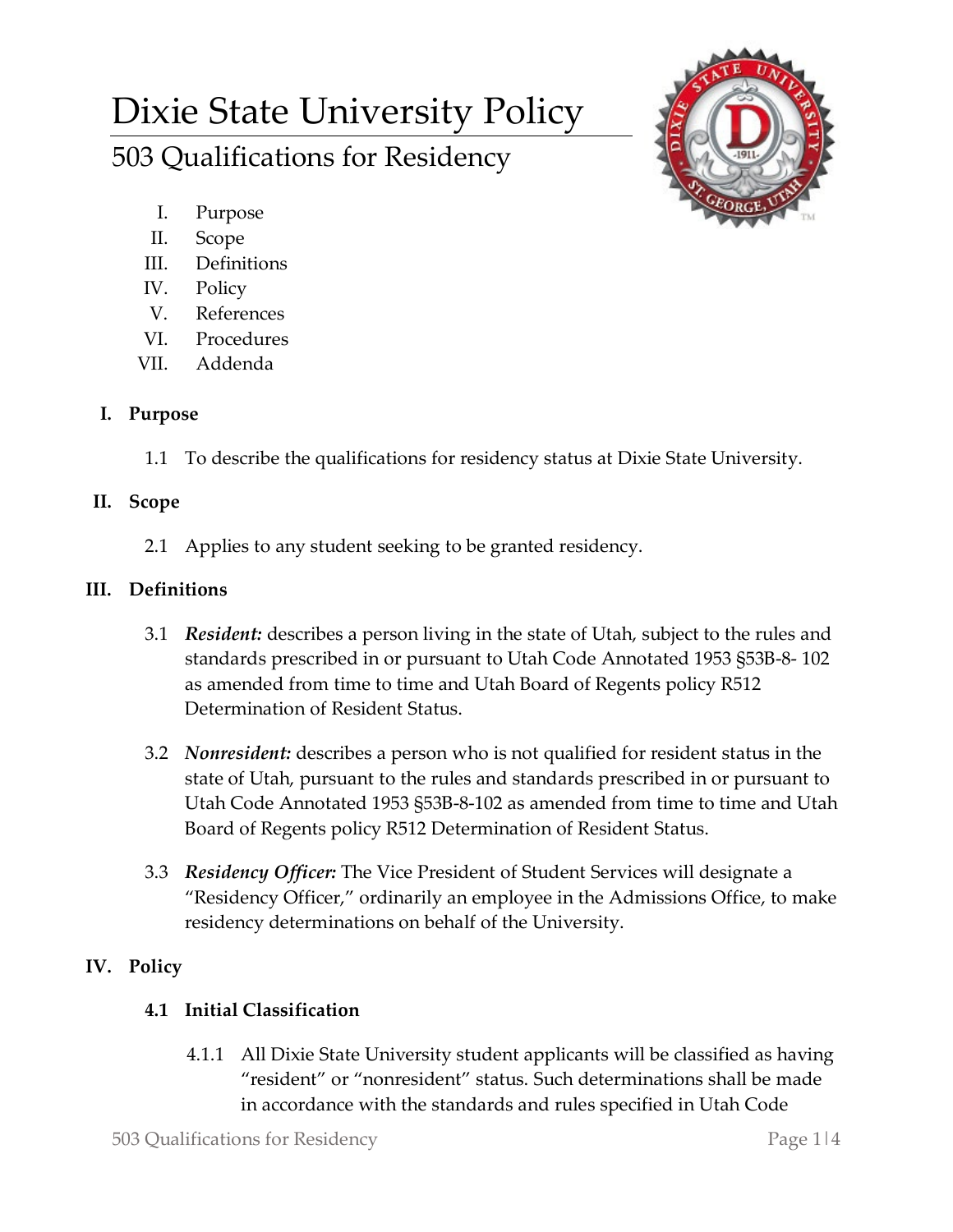Annotated 1953 §53B-8-102 as amended from time to time and Utah Board of Regents policy R512 Determination of Resident Status.

- 4.1.2 Students who graduated from high schools outside the state of Utah are automatically classified as nonresident.
- 4.1.3 Students whose residency status is not clear will be classified as nonresident.

## **4.2 Application for Reclassification**

- 4.2.1 Students classified as nonresident shall retain that status until an official reclassification to resident status is implemented.
- 4.2.2 The Utah Board of Regents policy R512 Determination of Resident Status lists residency requirements, definitions, exemptions, and acceptable documentary evidence.
- 4.2.3 To initiate a change in residency status for a semester, a student must submit a written application along with required documentation not later than the seventh (7th) calendar day of that semester to the Residency Officer.
- 4.2.4 After considering the application and accompanying documentation, the Admissions Office will make a decision and notify the student of the decision regarding residency status within seven (7) calendar days after receipt of the application.
- 4.2.5 If the application is denied, the student shall have the right to meet with the Residency Officer within seven (7) calendar days of the decision notification being sent for the purpose of reviewing the application and submitting additional information. After considering the discussion and any additional information, the Residency Officer shall notify the student either orally or in writing of the final decision regarding residency status not later than three (3) business days after the meeting.
- 4.2.6 If the Residency Officer denies a student's application, the student has the right to submit a written appeal to the Residency Appeals Committee within seven (7) calendar days of the date of notification.

#### **4.3 Appeals**

4.3.1 The Residency Appeals Committee shall be chaired by a non-voting faculty member, and shall be comprised of two (2) faculty members, two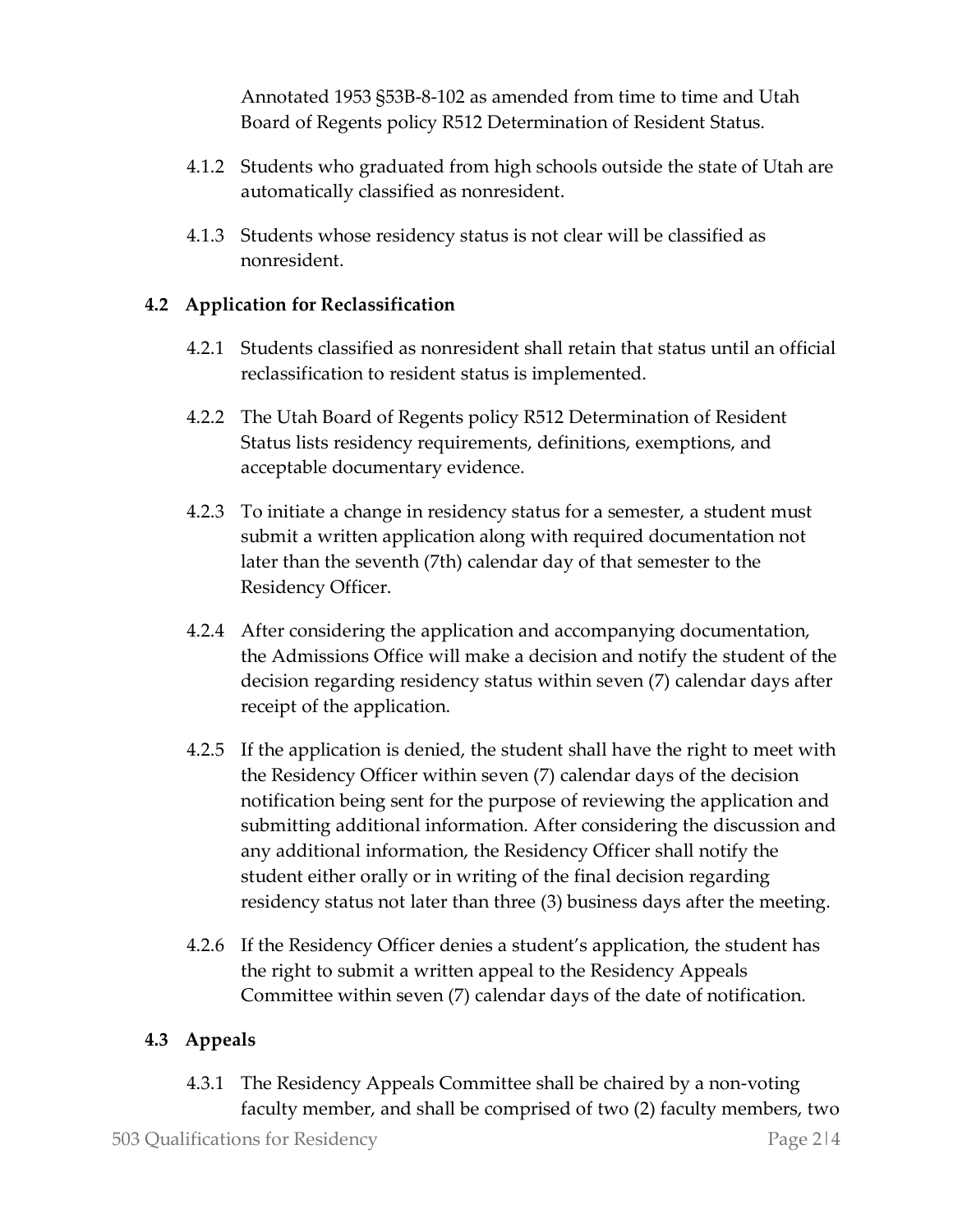(2) staff members, and two (2) students.

- 4.3.2 A quorum shall be four voting committee members, and committee decisions will be based on a majority vote. In case of a tie, the nonvoting chair shall issue the deciding vote.
- 4.3.3 Neither the University nor the Committee will reimburse the expenses of any participant in the appeals process, regardless of final determination.
- 4.3.4 During periods when classes are in session, the Committee will conduct a hearing within seven (7) business days of receipt of an appeal and supporting documentation.
	- 4.3.4.1 When classes are not in session, the Committee will conduct a hearing within (7) business days of classes reconvening
- 4.3.5 Dixie State University Legal Counsel shall serve as a resource to the Committee and may be present at the hearing to provide guidance on substantive law and procedural matters.
- 4.3.6 The student shall have a right to be accompanied by any person as an advisor, including legal counsel, who will be permitted to attend but not directly participate in the proceedings.
- 4.3.7 Hearings will be held in accordance with generally accepted standards of procedural due process. Information may be received of the sort upon which responsible persons are accustomed to rely in the conduct of serious affairs.
- 4.3.8 The student may submit documentary evidence in any appropriate form and may produce and/or examine witnesses on his/her behalf. The student may cross-examine any other witnesses testifying at the hearing.
- 4.3.9 The Committee shall make its findings and recommendations based only on evidence and testimony presented by the parties at the hearing, in accordance with the standards set forth in the Utah Code Annotated 1953 §53B-8-102 as amended from time to time and Utah Board of Regents policy R512 Determination of Resident Status. Committee members shall not conduct their own investigations, rely on prior knowledge of the facts, or develop their own evidence.
- 4.3.10 Hearings shall be closed to the public, and no recording or transcript